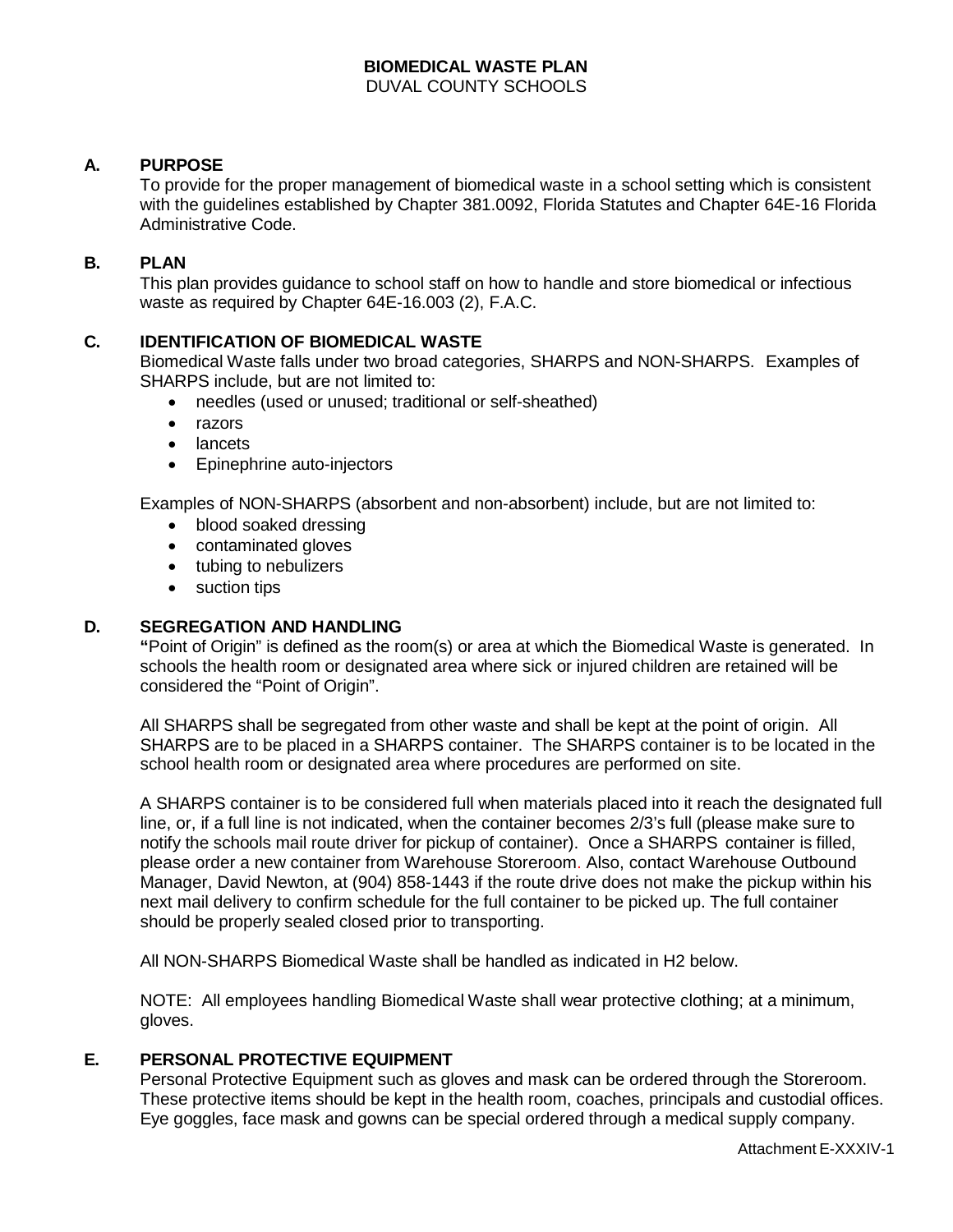# **F. ON SITE STORAGE**

Biomedical Waste shall not be stored for a period greater than 30 days. The 30 day period for a SHARPS container begins when it becomes full; otherwise, the SHARPS container can be used for any length of time until full.

### **G. TRANSFER/ TRANSPORT**

SHARPS containers will be closed when they reach the fill-line and sealed properly before transport. Please see the information above to order a new SHARPS container and arrange for pick up.

Transportation of Biomedical Waste for large spills will be handled by an outside company arranged through district warehouse operations. Smaller clean-ups will be handled by the custodial service as per protocol.

### **H. CLEAN UP OF SPILLS AND/OR LEAKS OF BIOMEDICAL WASTE**

All Duval County Public Schools are supplied with approved United States Environmental Protection Agency (EPA) disinfectants for cleaning minor blood and body fluid spills. Initial cleanup of blood and other potentially infectious materials should be handled in the following manner:

- 1. The school custodian should be called upon when assistance is needed in cleaning up body fluids such as blood, vomitus, urine, feces, saliva and nasal discharges. Special precautions should be taken when cleaning up any of these body fluids. The custodians primarily use OXIVIR and Virex for small blood spills and VoBan for vomitus.
- 2. For large blood spills, school staff will need to first isolate area, then contact Contracted Services Supervisor, Nerissa Hawkins at (904) 858-6300. The GCA Area Manager and/or Zone Manager will be immediately notified. Custodial employees will exercise Universal Precautions when dealing with the area. The area will be contained via wet floor signs, caution tape and/or furniture. Signs will be placed around the area stating "Do Not Enter." If the area in question can be secured/locked, it will be, and signs will be posted until the appropriate clean up team arrives.
- 3. See OSHA manual for more information.